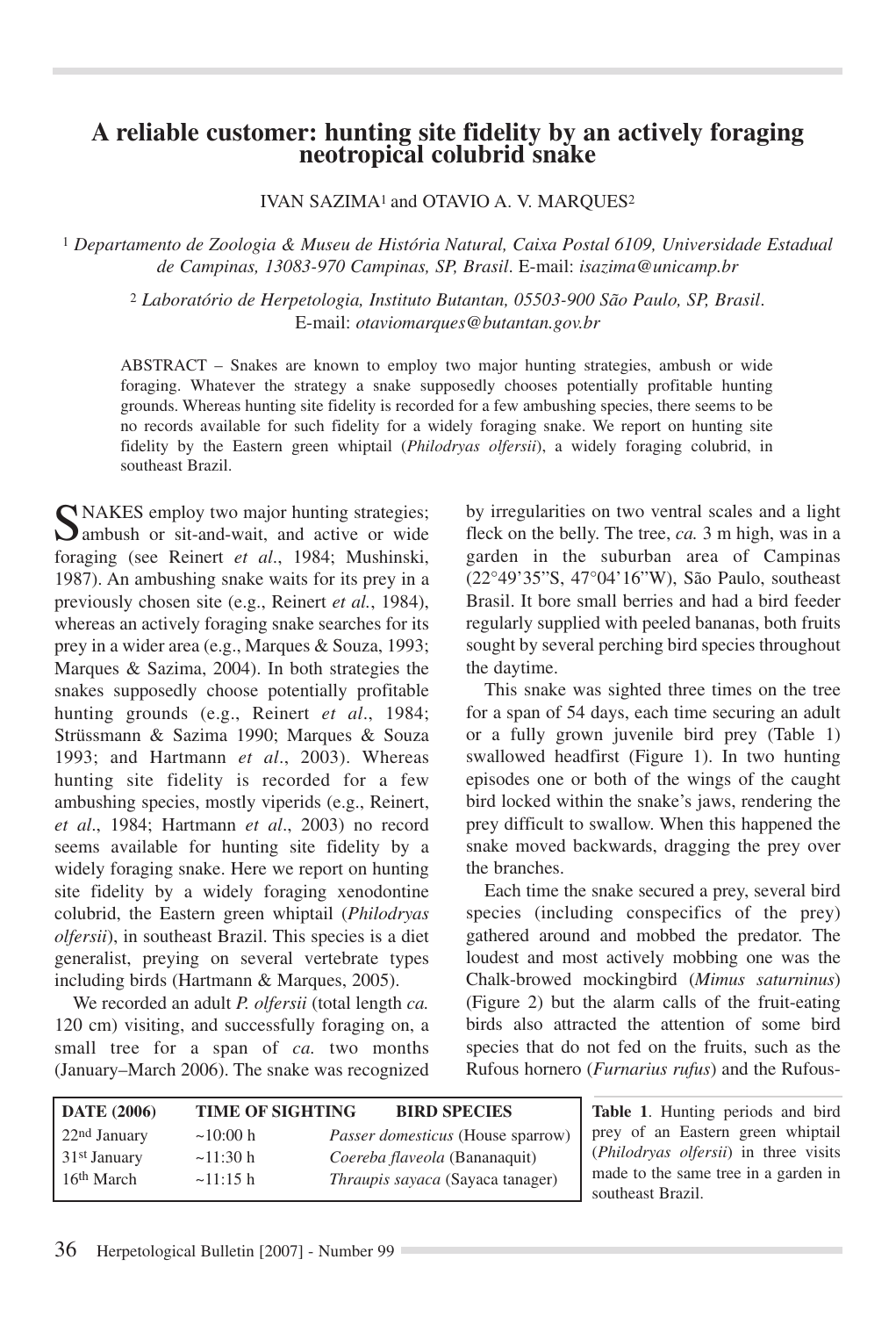collared sparrow (*Zonotrichia capensis*), which also mobbed the snake. In the first preying episode, the snake was mobbed by *ca.* 20 individuals of eight bird species. Mobbing is a type of harassing behaviour employed by birds in the presence of potential predators including snakes (McFarland, 1981; Sick, 1997).

*Philodryas olfersii* is regarded as a semiarboreal snake, foraging both on vegetation and on the ground, which feeds on a variety of prey types (Sazima & Haddad, 1992; Hartmann & Marques, 2005). Birds were the third most important dietary item, preceded by frogs and mammals, in the most complete study on this snake species in southern Brazil (Hartmann & Marques, 2005). However, most of the bird prey of *P. olfersii* reported by Hartmann & Marques (2005) were nestlings. Additionally, several other Neotropical species of colubrid snakes are known to prey mostly, if not only, on nestlings (Marques & Sazima, 2004; our pers. obs.). The venom toxicity of *P. olfersii* (Assakura *et al*., 1992) likely favours capture of adult or fully grown juvenile birds and allows some snakes to specialize on this particular prey over a given time period. Birds were found in the dietary study of this species mostly in the austral spring/summer (Hartmann & Marques, 2005), which is consistent with our report.

The hunting site fidelity demonstrated by the individual of *P. olfersii* reported here indicates that some species of actively searching snakes are able to revisit a successful hunting spot (likely by learning processes) for a span of at least two months. Additional field records will probably disclose further instances of hunting site fidelity for snakes with diverse dietary types and belonging in different phylogenetic groups. Potential candidates are species of the genus *Chironius* (Colubrinae) known to inspect bromeliads while foraging for frogs (Carvalho-Silva & Fernandes, 1994; Marques & Sazima, 2004), and fish predators such as species of the genus *Helicops* (Xenodontinae, Hydropsini) recorded to hunt on particular spots in some streamlets in the Pantanal, western Brazil (IS, pers. obs.) or *Liophis miliaris* (Xenodontinae, Xenodontini) reported to forage in marine tidal pools by the Atlantic forest, southeast Brazil (Marques & Souza, 1993).



**Figure 1**. An adult Eastern green whiptail (*Philodryas olfersii*) at the beginning of swallowing a female House sparrow (*Passer domesticus*) caught on a particular tree in a garden in southeast Brazil (top). The same snake at the end of swallowing a fully grown juvenile Bananaquit (*Coereba flaveola*) caught on the same tree nine days later (bottom). © I. Sazima.

Note added in proof – the same snake was sighted again on the same tree referred to in the text, on 30th December 2006 at ~11:30 h (thus, about nine months and two weeks after its last sighting). The snake was mobbed by a family group of Chalkbrowed mockingbirds (*Mimus saturninus*) feeding on fruits, and missed a strike at one of the birds. It then left the tree and found an adult Eared dove (*Zenaida auriculata*) sitting in an empty nest in a wall. The snake missed again a strike at the bird, which it tried to grab from behind the tail (the nest was above the foraging snake). It is noteworthy that the snake attacked two bird species considerably larger (21 and 26 cm, 60 and 70 g) than its largest previous prey (17 cm, 40 g). The large size was likely the main cause of the snake's